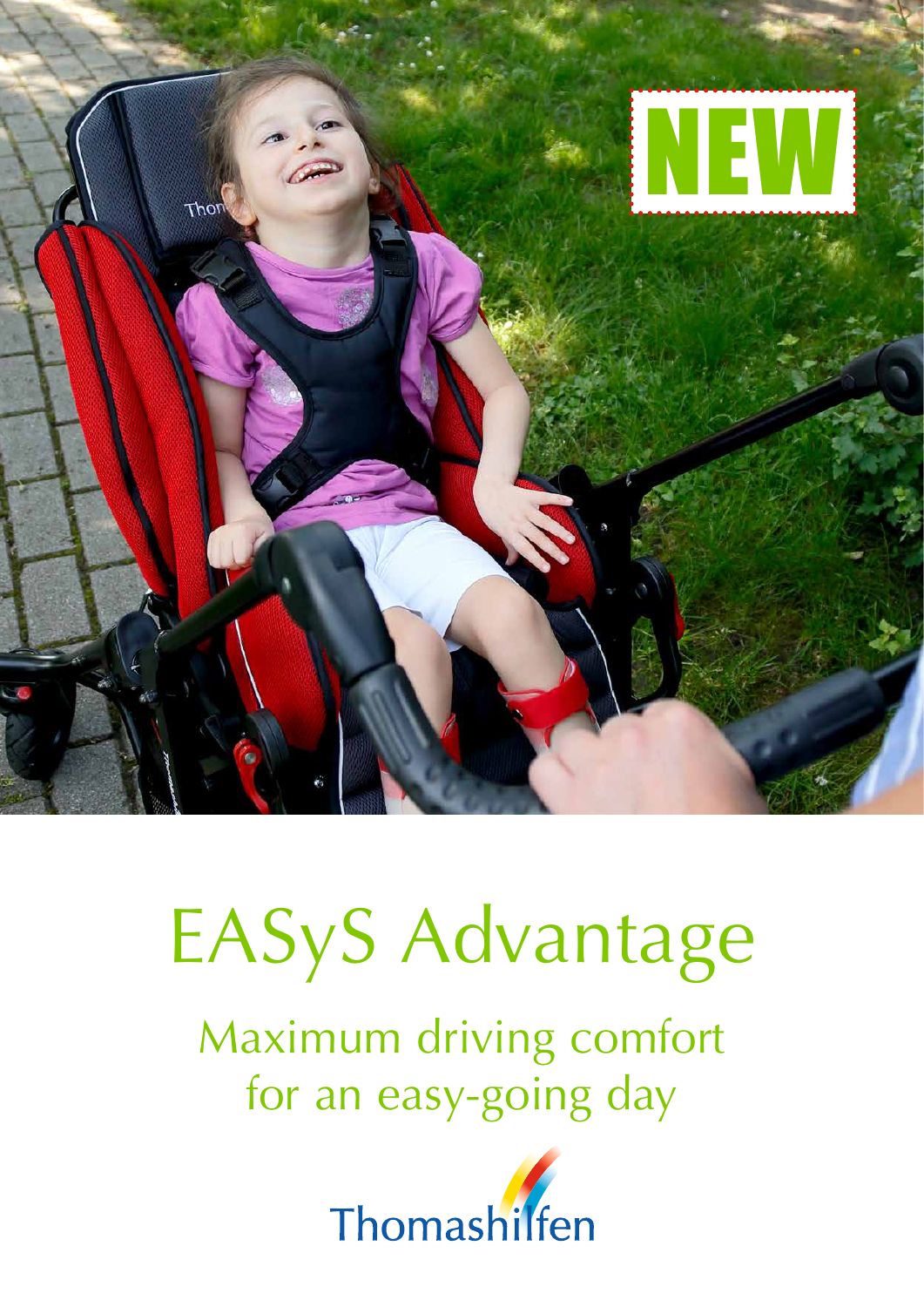





Transportation lock to prevent unwanted unfolding, e.g. when lifting the stroller



Convenient brake, clearly visible in red